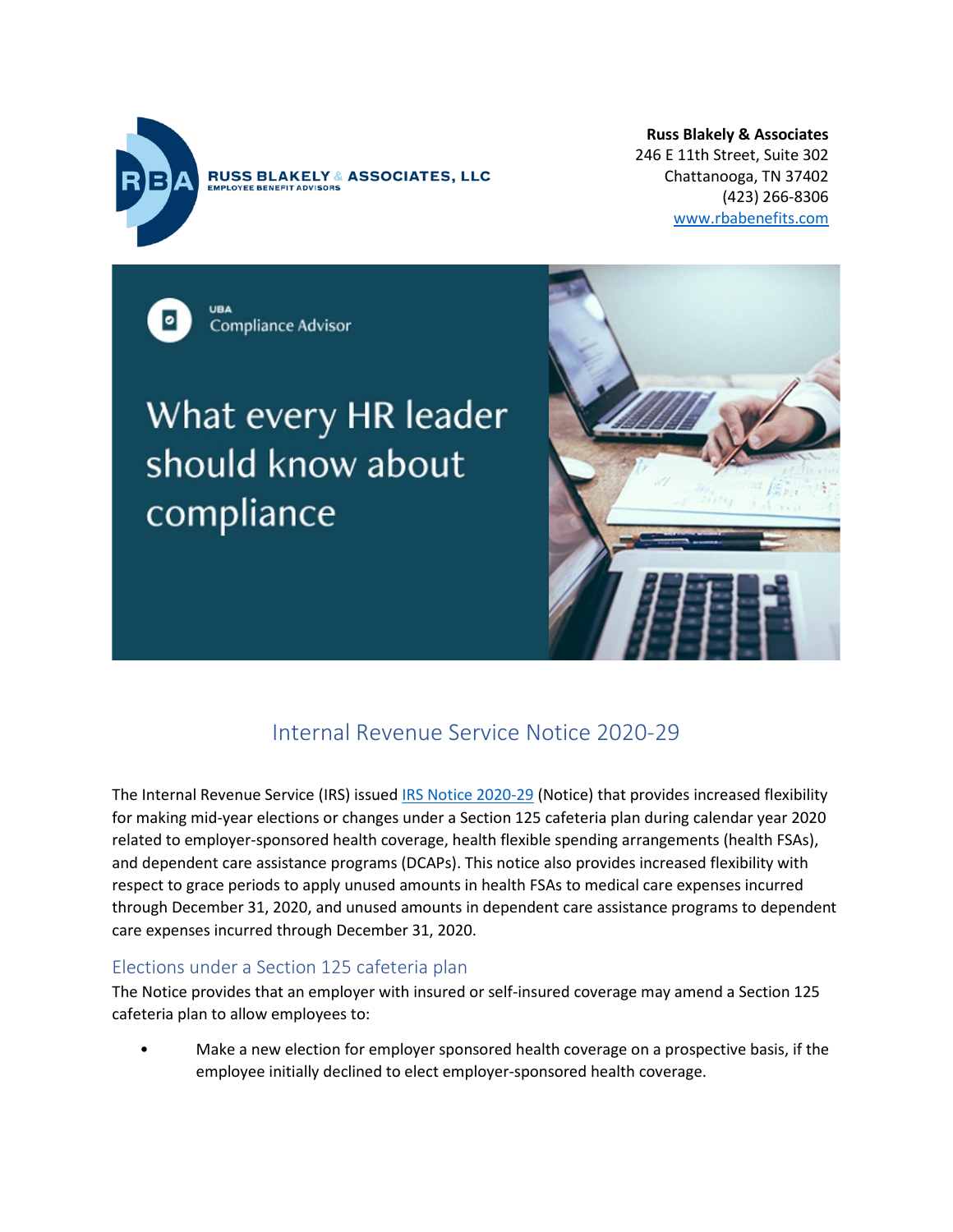- Revoke an existing election for employer-sponsored health coverage and make a new election to enroll in different health coverage sponsored by the same employer on a prospective basis (including changing enrollment from self-only coverage to family coverage).
- Revoke an existing election for employer-sponsored health coverage on a prospective basis, provided that the employee attests in writing that the employee is enrolled, or immediately will enroll, in other health coverage not sponsored by the employer (the employer may rely on the written attestation provided by the employee, unless the employer has actual knowledge that the employee is not, or will not be, enrolled in other health coverage not sponsored by the employer).
- Revoke an election, make a new election, or decrease or increase an existing election regarding a health FSA on a prospective basis.
- Revoke an election, make a new election, or decrease or increase an existing election regarding a dependent care assistance program on a prospective basis.

Below is an IRS example of an acceptable written attestation from an employee revoking coverage due to the employee being enrolled, or immediately will enroll, in other health coverage not sponsored by the employer.

Name: \_\_\_\_\_\_\_\_\_\_\_\_\_\_\_\_\_\_\_\_\_\_\_\_\_\_\_\_\_\_(and other identifying information requested by the employer for administrative purposes).

I attest that I am enrolled in, or immediately will enroll in, one of the following types of coverage: (1) employer-sponsored health coverage through the employer of my spouse or parent; (2) individual health insurance coverage enrolled in through the Health Insurance Marketplace (also known as the Health Insurance Exchange); (3) Medicaid; (4) Medicare; (5) TRICARE; (6) Civilian Health and Medical Program of the Department of Veterans Affairs (CHAMPVA); or (7) other coverage that provides comprehensive health benefits (for example, health insurance purchased directly from an insurance company or health insurance provided through a student health plan).

Signature:

An employer allowing the above permitted election changes is not required to provide unlimited election changes and may determine the extent to which such election changes are permitted. Any of the above permitted election changes must apply on a prospective basis only and must comply with the Section 125 nondiscrimination requirements. The IRS notes that employers may want to consider limiting elections to circumstances in which an employee's coverage will be increased or improved to prevent adverse selection of health coverage. Changes made to the plan by allowing new permitted election changes should comply with notice requirements that may be applicable, such as Employee Retirement Income Security Act (ERISA) notice requirements.

With respect to health FSAs, this relief applies to all health FSAs, including limited purpose health FSAs compatible with HSAs. In addition, with respect to health FSAs and DCAPs, employers are permitted to limit mid-year elections to amounts no less than amounts already reimbursed.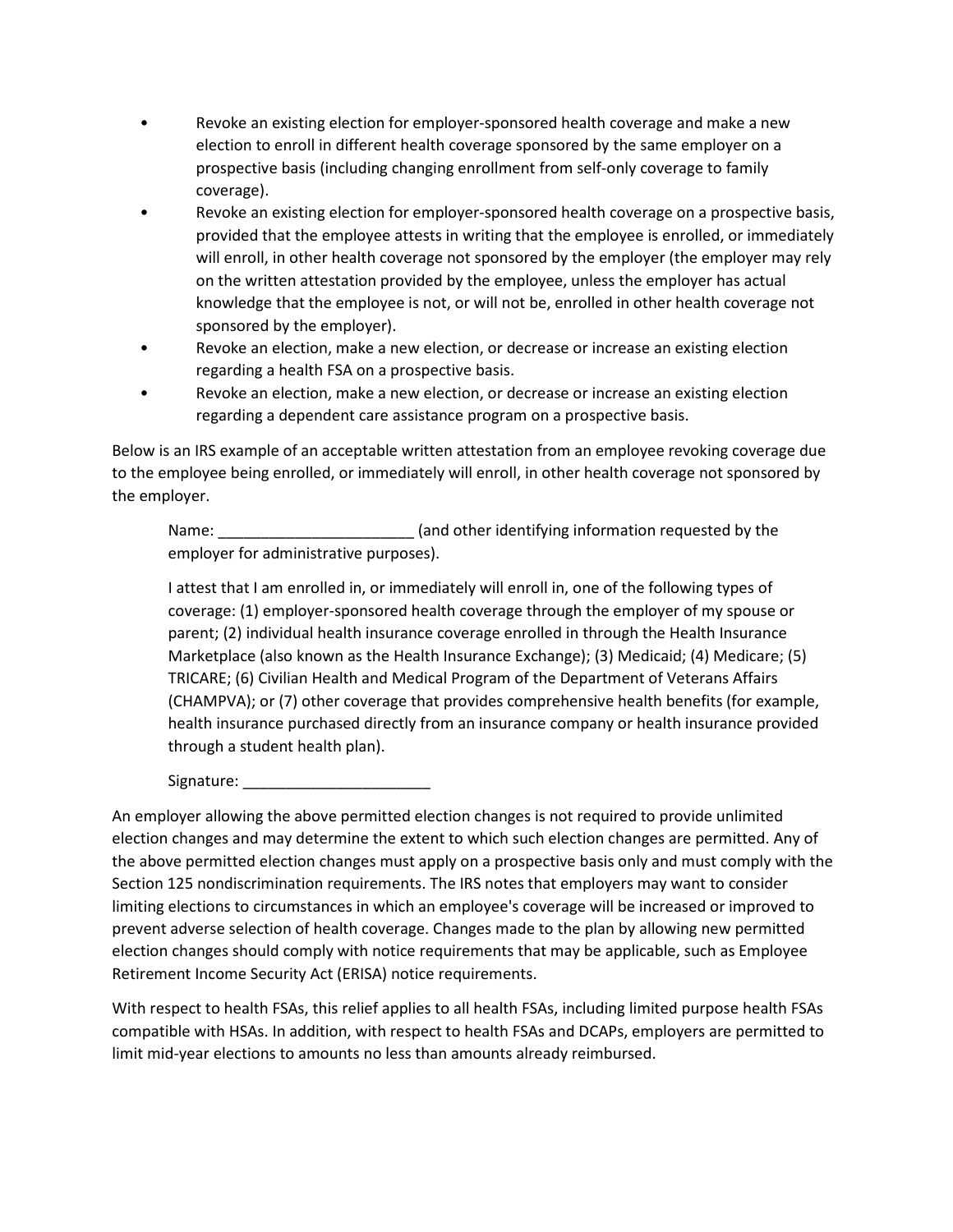This relief for Section 125 cafeteria plans may be applied retroactively for the period beginning on or after January 1, 2020, to address the issue of cafeteria plans that allowed one or more of the above election changes prior to the IRS issuing the Notice.

#### Extended claims period for health FSAs and DCAPs

The Notice provides than an employer may amend a Section 125 cafeteria plan to permit employees to apply unused amounts remaining in a health FSA or a DCAP as of the end of a grace period ending in 2020 or a plan year ending in 2020 to pay or reimburse expenses incurred for the same qualified benefit through December 31, 2020. This relief applies to all health FSAs (health FSAs with a grace period and health FSAs with a carryover), including limited purpose health FSAs compatible with health savings accounts (HSAs).

As an example, take a Section 125 cafeteria plan with a health FSA that has a calendar year plan year and has a grace period ending March 15, 2020. The employer may amend the plan to permit employees to use amounts that remain in an employee's health FSA as of March 15, 2020, to reimburse medical care expenses incurred through December 31, 2020.

The following examples address how this relief applies for a health FSA with a July 1 plan year that allows a \$550 carryover for the 2020 plan year (See [IRS Notice 2020-33\)](http://send.ubabenefits.com/link.cfm?r=EgaMdCtNmKJdLYijeSKK-A%7E%7E&pe=eUiWZ9nC2cuKF2d46EYmCAbgTdHl1tQsqO1E0PXsrBric8KfSPqD1uNmliSzOH_4bkP8a45WC-VXKcR7ehg80w%7E%7E&t=xKjGIZNVo-OC_SeNrl2k1Q%7E%7E).

**Example 1.** Employer provides a health FSA under a Section 125 cafeteria plan that allows a \$500 carryover for the 2019 plan year (July 1, 2019, to June 30, 2020). Pursuant to this notice and Notice 2020-33, Employer amends the plan to adopt a \$550 (indexed) carryover beginning with the 2020 plan year, and also amends the plan to adopt the temporary extended period for incurring claims with respect to the 2019 plan year, allowing for claims incurred prior to January 1, 2021, to be paid with respect to amounts from the 2019 plan year. Employee A has a remaining balance in his health FSA for the 2019 plan year of \$2,000 on June 30, 2020, because a scheduled non-emergency procedure was postponed. For the 2020 plan year beginning July 1, 2020, Employee A elects to contribute \$2,000 to his health FSA. Employee A is able to reschedule the procedure before December 31, 2020, and, between July 1, 2020, and December 31, 2020, incurs \$1,900 in medical care expenses. The health FSA may reimburse Employee A \$1,900 from the \$2,000 remaining in his health FSA at the end of the 2019 plan year, leaving \$100 unused from the 2019 plan year. Under the plan terms that provide for a carryover, Employee A is allowed to use the remaining \$100 in his health FSA until June 30, 2021, to reimburse claims incurred during the 2020 plan year. Employee A may be reimbursed for up to \$2,100 (\$2,000 contributed to the health FSA for the 2020 plan year plus \$100 carryover from the 2019 plan year) for medical care expenses incurred between January 1, 2021, and June 30, 2021. In addition, Employee A may carry over to the 2021 plan year beginning July 1, 2021, up to \$550 of any remaining portion of that \$2,100 after claims are processed for the 2020 plan year that began July 1, 2020. A grace period is not available for the plan year ending June 30, 2021.

**Example 2.** Same facts as Example 1, except that Employee B has a remaining balance in his health FSA for the 2019 plan year of \$1,250 on June 30, 2020. For the 2020 plan year beginning July 1, 2020, Employee B elects to contribute \$1,200 to his health FSA. Between July 1, 2020, and December 31, 2020, Employee B incurs \$600 in medical care expenses. The health FSA may reimburse Employee B \$600 from the \$1,250 remaining in his health FSA at the end of the 2019 plan year, leaving \$650 unused from the 2019 plan year. Under the plan terms, Employee B is allowed to use \$500 of the \$650 unused amount